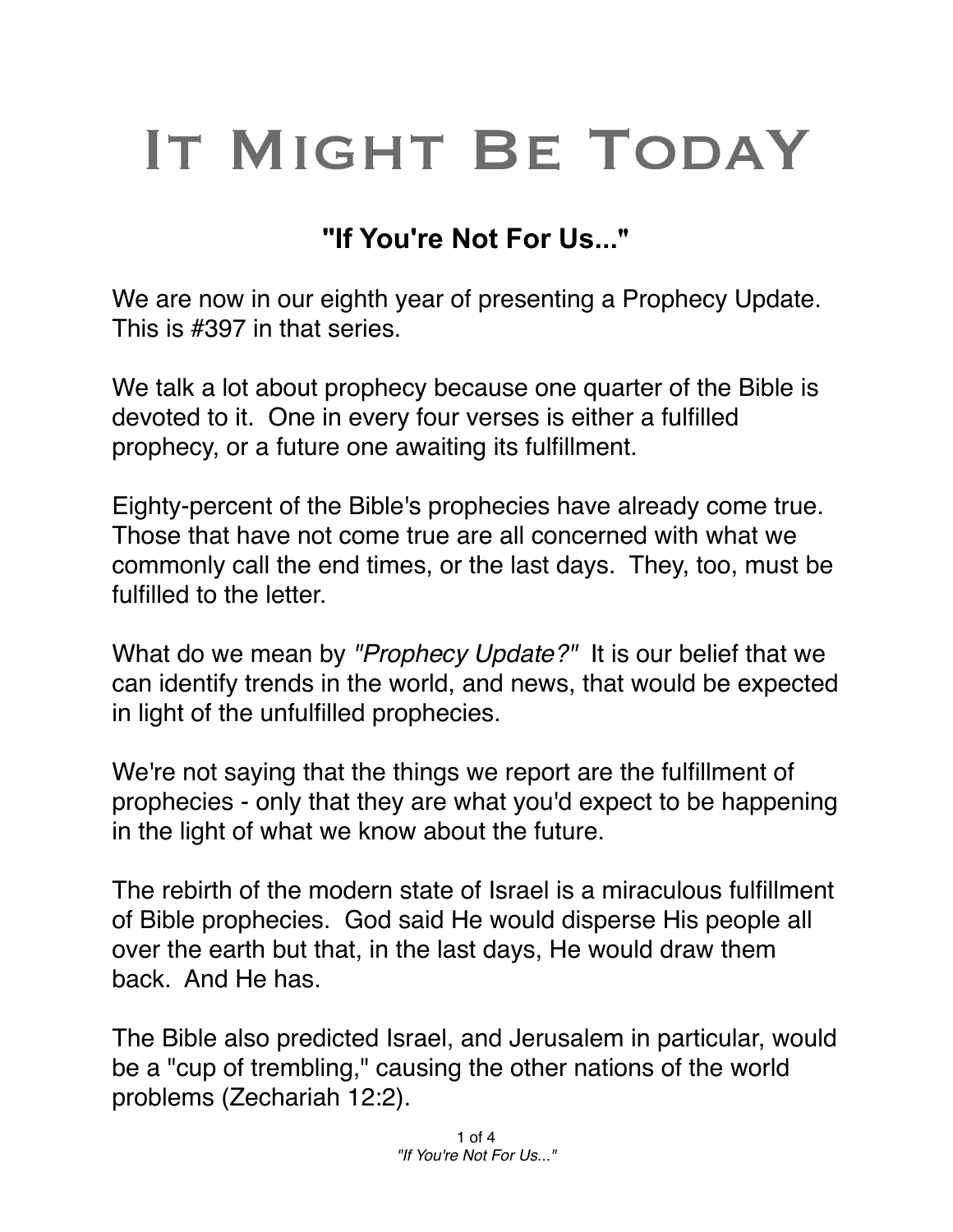Eventually, **all** the nations of the world will be against Israel (Joel 3:2; Amos 9:9; Zechariah 14:2; Matthew 24:9).

You'd expect, in light of that prophecy, for more-and-more nations to be against Israel, even today. And that is certainly the trend.

Israeli's see it. [ynetnews.com](http://ynetnews.com) in Israel posted a story titled, *Nearly three quarters of Israeli Jews feel that the 'whole world is against us.'*

## Excerpts:

The Israel Democracy Institute (IDI) and Tel Aviv University have released the monthly Peace Index poll...

According to the report's findings, the Jewish public is aware of the deterioration that has occurred in Israel's international status, which seems to stem from the intensification of voices calling to boycott Israel and its institutions.

The report highlights the clear majority (71%) of the Jewish public, agrees with the assertion that: "The countries of the world make moral demands of Israel that they do not make of other countries that are in situations of conflict."

This sentiment represents the broader consensus in feeling that "the whole world is against us." Similarly, a large majority (69%) of Israeli Jews characterize Israel's relations with the countries of the world as not good, the study found.

http://www.ynetnews.com/Ext/Comp/ArticleLayout/CdaArticlePrintPreview/0,2506,L-4666517,00.html

Here is something you may have noticed. I'll quote from an article I read: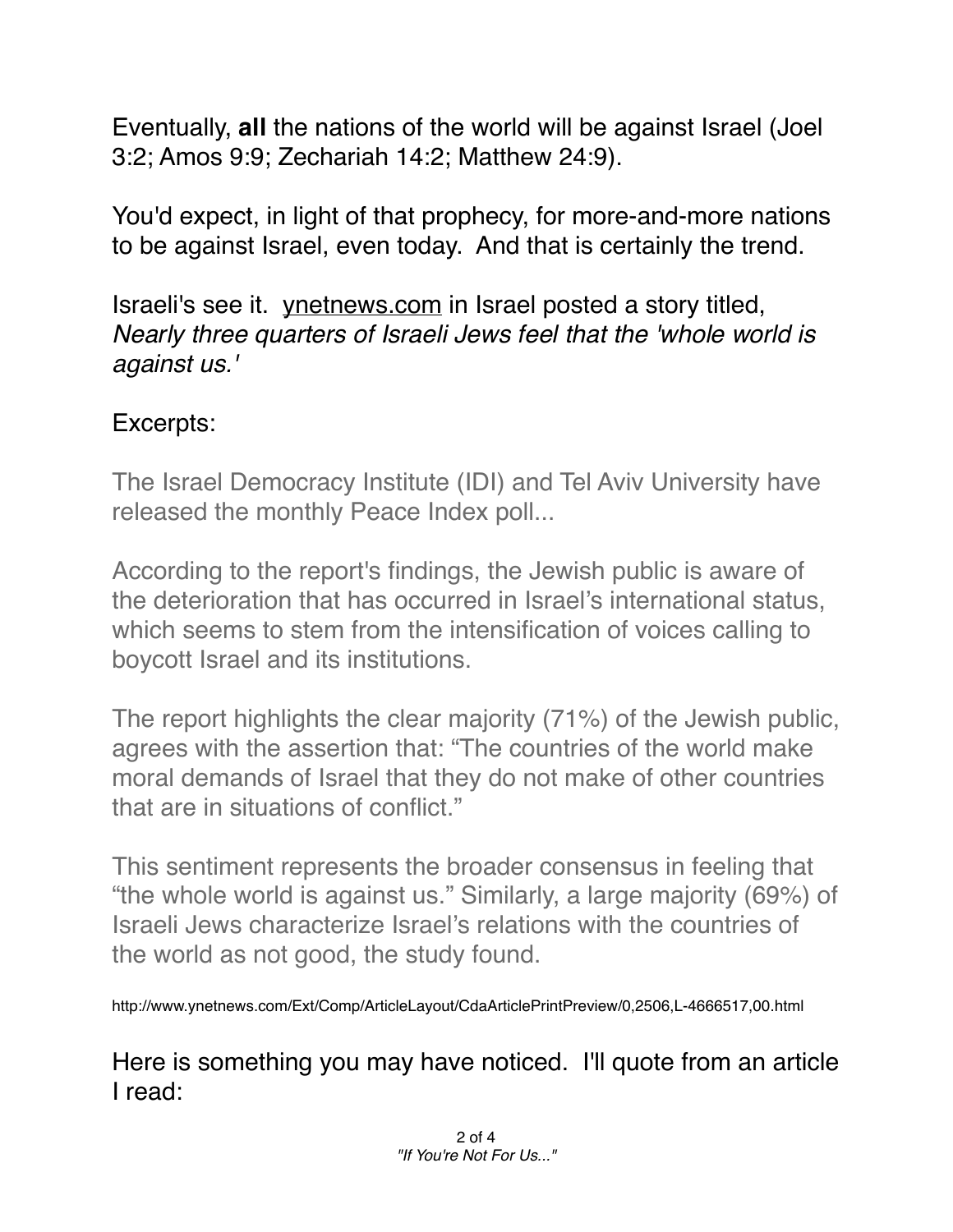Figures with deep roots in America's religious right have launched a quiet effort aimed at pushing evangelical Christians away from decades of growing loyalty to Israel and toward increased solidarity with the Palestinians.

The campaign by a coalition of religious leaders, international nonprofits, and activists has taken place in recent years largely behind the scenes and away from the prying eyes of the political press - and it's being driven by a generation of Evangelicals alienated by the way their faith was yoked to Republican foreign policy during the Bush years.

Now, organizations like the Telos Group and the large Christian nonprofit World Vision have joined a small army of ministers and Christian opinion-makers working to reorient Evangelicals' stance on the Israeli-Palestinian conflict - producing documentaries about the plight of Palestinian Christians, providing theological rationale for a more "balanced" view of the issue, and taking Evangelicals on trips to the Middle East.

In June 2011, the Pew Research Center conducted a survey... A majority of American evangelical leaders (49%) expressed neutrality when asked if they sympathize more with Israelis or with Palestinians. Thirty percent expressed support for Israelis, 13% for the Palestinians.

... it highlighted the fact that only a minority within the evangelical leadership today hold strong pro-Israel views when it comes to Israel's occupation of the West Bank and attendant conflict with the Palestinians.

http://www.washingtonsblog.com/2014/07/israel-losing-support-biggest-ally-evangelical-christians.html

It's just what you'd expect from reading the Bible.